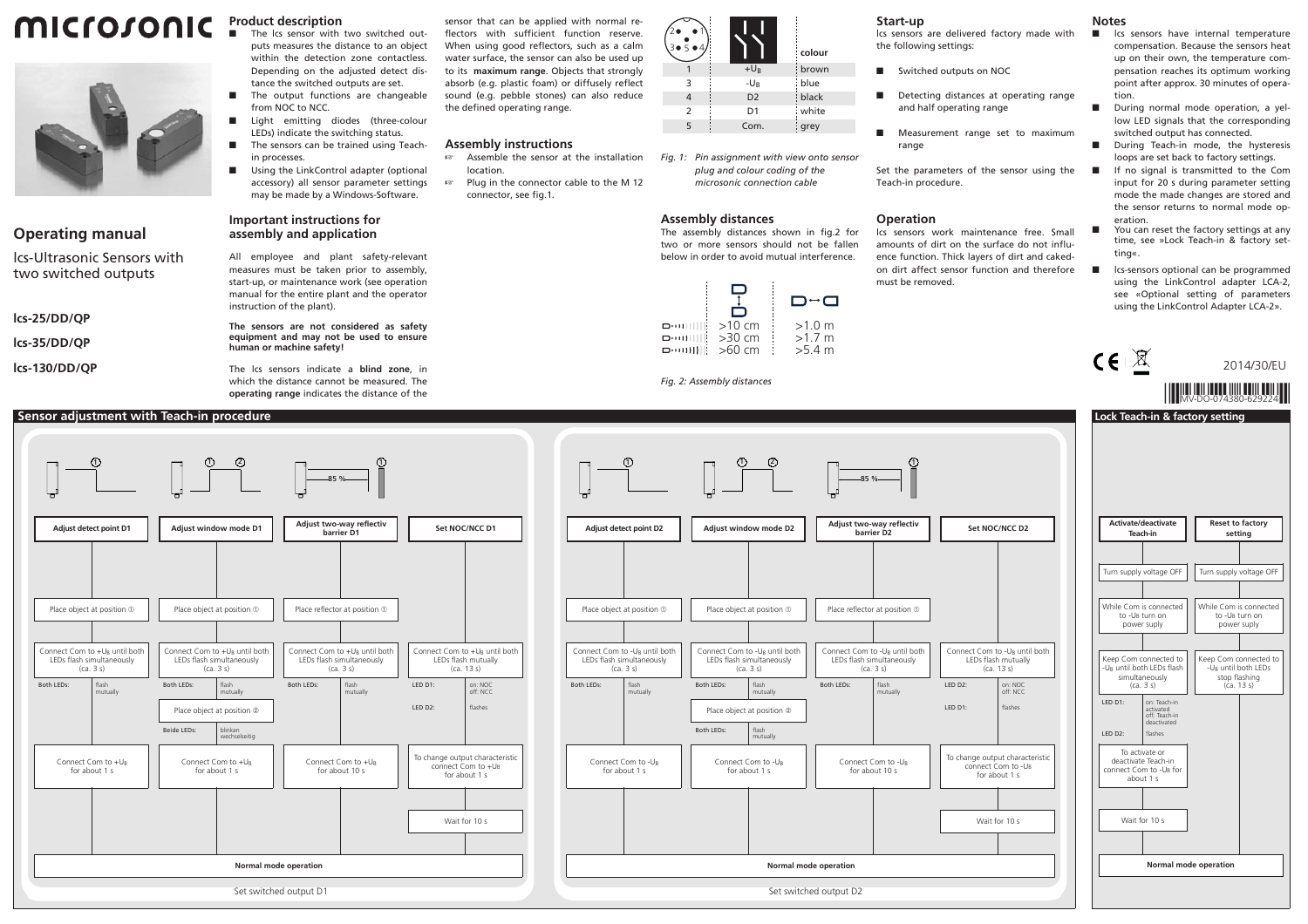#### **Technical data**